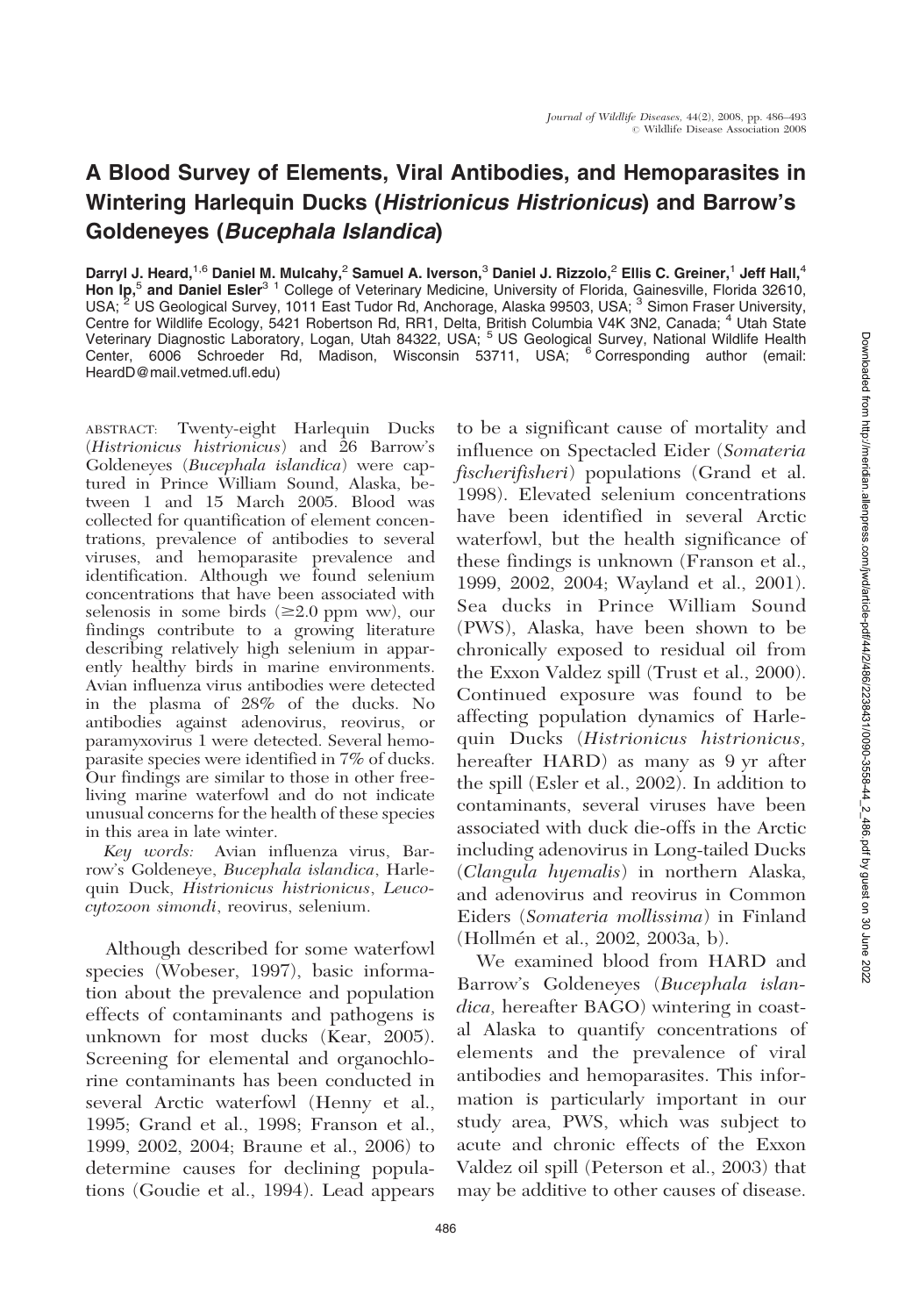Twenty-eight (male  $n=20$ , female  $n=8$ ) HARD and 26 (male  $n=20$ , female  $n=6$ ) BAGO were captured at Knight Island and Montague Island in PWS  $(60^{\circ}20'N,$  $147^{\circ}30'$ W), Alaska, between 1 and 15 March 2005. All the animals were examined and then weighed using an electronic scale. Ducks were captured primarily for other studies, and blood samples were collected according to approved protocols (Simon Fraser University IACUC No. 743B-05).

Ducks were captured using floating mist nets and decoys placed over feeding areas (Kaiser et al., 1995). After entanglement, birds were immediately removed from the net and transferred to commercial animal carriers. Ducks were then transported to a chartered research vessel, where they were anesthetized with isoflurane in oxygen for liver biopsy (Trust et al., 2000). All blood samples were collected either after surgery or immediately prior to release following at least 1 hr recovery. All ducks were released within 8 hr of capture. Three milliliters of blood were collected from the right jugular vein using a heparinized (sodium heparin, 1,000 USP units  $ml^{-1}$ , Baxter Healthcare Corp., Deerfield, Illinois, USA) 3 ml syringe, and 25 g needle. Approximately 0.50 to 0.75 ml was placed in a 1.2 ml cryogenic vial (Corning Inc., Corning, New York, USA) for whole blood mineral analysis. The remainder was divided equally between two 1.3 ml serum separator tubes (Sarstedt Inc., Newton, North Carolina, USA), centrifuged (2 ml centrifuge, Cole-Parmer Instrument Co., Vernon Hills, Illinois, USA) at 3,000 rpm for 5 min, and the plasma was then decanted into a 1.2 ml cryogenic vial. The whole blood, plasma, and blood cells remaining in the separator tubes were stored in a cooler with crushed ice for the duration of the capture period. Samples were then frozen at  $-62$  C ( $-80$  F) for  $\leq$ 1 month until analysis. There was insufficient whole blood or plasma for some analyses; therefore sample size was  $<54$  in some instances.

Fifty-three (HARD  $n=27$ , BAGO  $n=26$ ) whole blood samples were submitted to the Utah Veterinary Diagnostic Laboratory (Logan, Utah, USA) for measurement of the following elements: silver (Ag), aluminum (Al), arsenic (As), boron (B), barium (Ba), beryllium (Be), calcium (Ca), cadmium (Cd), cobalt (Co), chromium (Cr), copper (Cu), iron (Fe), mercury (Hg), potassium (K), lithium (Li), magnesium (Mg), manganese (Mn), molybdenum (Mo), sodium (Na), nickel (Ni), phosphorus (P), lead (Pb), selenium (Se), silicon (Si), tin (Sn), strontium (Sr), titanium (Ti), vanadium (V), and zinc (Zn) (Table 1). Samples were digested (1:1) with trace mineral-grade nitric acid (Fisher Scientific, Pittsburgh, Pennsylvania, USA) in sealed 10 ml Oak Ridge Teflon digestion tubes (Nalge Nunc International, Rochester, New York, USA) for 1 hr at 90 C. One milliliter of the digest was then added to 9.0 ml of 18.3 Mohm water in a 15 ml polypropylene trace-metal-free tube (Elkay, Mansfield, Massachusetts, USA). This provided a 5% nitric acid matrix for the analysis, which was matrix matched for all standard curve and quality control samples. Mineral content analysis was performed using an ELAN 6000 inductively coupled plasma mass spectrometer (Perkin Elmer, Shelton, Connecticut, USA). For all elements except selenium, five-point standard curves from 0.01 to 0.50 mg/l were used to quantify the minerals. Selenium analysis utilized a four-point standard addition curve to prevent analytical interference. Sequential 1:10 dilutions were made, using 5% nitric acid, for minerals exceeding the standard curve. Standard curves and quality control samples were analyzed every five samples. The NIST standards also were analyzed to verify accuracy of the analytical results. All concentrations were given as ppm wet weight.

Plasma samples from 46 ducks (HARD  $n=23$ , BAGO  $n=23$ ) were tested for antibodies against paramyxovirus 1 (Newcastle Disease Virus, NDV), adenovirus,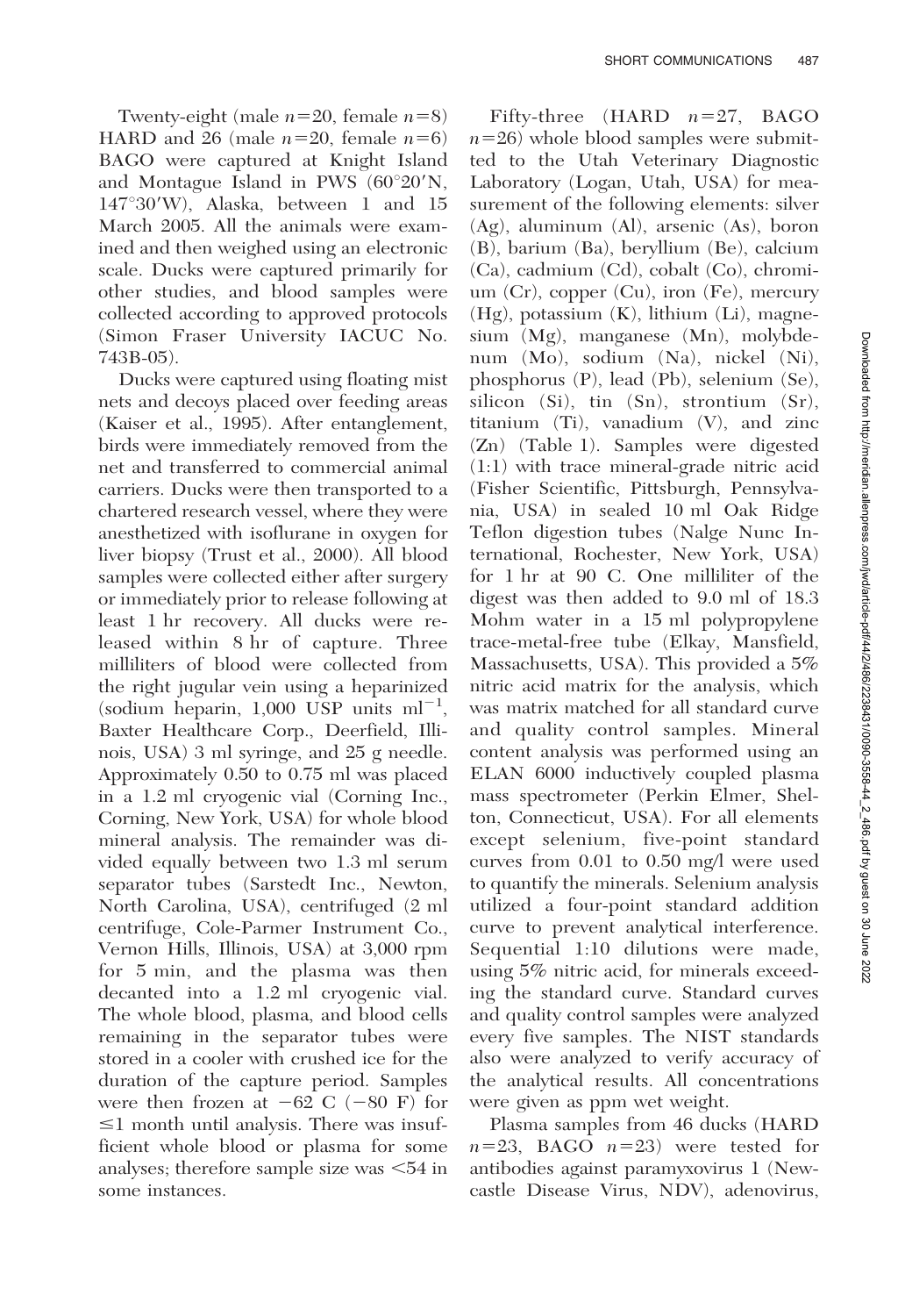| Element        | Minimum detectable<br>concentration | Barrow's Goldeneves               | Harlequin Ducks                     |
|----------------|-------------------------------------|-----------------------------------|-------------------------------------|
| $\mathbf{Al}$  | 0.001                               | $0.07 \pm 0.03$ $(0.04 - 0.20)$   | $0.07 \pm 0.04$ (0.04-0.23)         |
| As             | 0.001                               | $0.24 \pm 0.06$ (0.12-0.33)       | $0.59 \pm 0.28$ (0.16-1.19)         |
| B              | 0.001                               | $0.38 \pm 0.23$ (0.10-1.02)       | $0.27 \pm 0.11$ (0.10-0.63)         |
| Ca             | 0.01                                | $47\pm5(36-56)$                   | $48 \pm 4$ (38-56)                  |
| Co             | 0.001                               | $0.007 \pm 0.004$ (0.003-0.020)   | $0.003 \pm 0.002$ (0.001-0.007)     |
| Cr             | 0.001                               | $0.25 \pm 0.02$ (0.19-0.30)       | $0.25 \pm 0.02$ $(0.22 - 0.28)$     |
| Cu             | 0.001                               | $0.38 \pm 0.04$ (0.29-0.48)       | $0.46 \pm 0.04$ (0.40-0.54)         |
| Fe             | 0.001                               | $563 \pm 63$ (369-676)            | $606 \pm 44$ (525-692)              |
| Hg             | 0.0001                              | $0.98 \pm 0.37$ $(0.42 - 1.71)$   | $0.82 \pm 0.32$ (0.27-1.46)         |
| Κ              | 0.01                                | $1,943 \pm 142$ (1,611-2,236)     | $2,302 \pm 128$ (2,023-2,623)       |
| Li             | 0.001                               | $0.013 \pm 0.007$ (0.003-0.029)   | $0.010 \pm 0.003$ (0.004-0.016)     |
| Mg             | 0.01                                | $130 \pm 57$ (53-261)             | $153 \pm 73$ (74-365)               |
| Mn             | 0.001                               | $0.025 \pm 0.004$ (0.018-0.031)   | $0.027 \pm 0.006$ (0.018-0.040)     |
| Mo             | 0.001                               | $0.030 \pm 0.008$ (0.019-0.050)   | $0.038 \pm 0.011$ $(0.024 - 0.063)$ |
| Na             | 0.01                                | $1,595 \pm 140$ (1,343-2,024)     | $1,640 \pm 122$ (1,355-1,895)       |
| Ni             | 0.001                               | $0.006 \pm 0.001$ (0.005-0.008)   | $0.007 \pm 0.002$ (0.005-0.015)     |
| $\mathbf{P}$   | 0.001                               | $1,748 \pm 290$ $(1,121 - 2,195)$ | $1,900 \pm 234$ (1,226-2,347)       |
| P <sub>b</sub> | 0.001                               | $0.021 \pm 0.011$ (0.005-0.046)   | $0.026 \pm 0.014$ (0.010-0.070)     |
| Se             | 0.001                               | $9.8 \pm 3.2$ $(3.1 - 17.0)$      | $5.5 \pm 3.0$ $(2.0 - 11.1)$        |
| Si             | 0.001                               | $32.7 \pm 2.9$ (25.8-37.9)        | $30.7 \pm 3.2$ (26.3-39.9)          |
| <b>Sr</b>      | 0.001                               | $0.04 \pm 0.01$ (0.02-0.09)       | $0.06 \pm 0.02$ $(0.04 - 0.09)$     |
| V              | 0.001                               | $0.06 \pm 0.01$ (0.03-0.09)       | $0.05 \pm 0.01$ $(0.02 - 0.08)$     |
| Zn             | 0.001                               | $4.14 \pm 0.34$ (3.35-4.69)       | $5.01 \pm 0.34$ (4.34-5.53)         |

TABLE 1. Whole blood micro- and macro-element concentrations in ppm ww. Values are given for mean  $\pm$ SD (range) for Harlequin Ducks (n=27) and Barrow's Goldeneye (n=26) captured in Prince William Sound, Alaska, in late winter.

and reovirus at the US Geological Survey, National Wildlife Health Center (NWHC; Madison, Wisconsin, USA). Samples were submitted to the Wisconsin Veterinary Diagnostic Laboratory (Barron, Wisconsin, USA) for avian influenza serology using an agar gel immunodiffusion test (Thayer and Beard, 1998). An antibody titer of  $\geq$ 1/40 was considered positive for all other assays.

Samples were tested for NDV antibody with a hemagglutination inhibition test using an isolate from a coot (NWHC case no. 406-77-383, Washington, 1977) (Payment and Trudel, 1993). Plasma samples were assayed for adenovirus antibody with a microneutralization test (Thayer and Beard, 1998) using a strain of adenovirus (NWHC case no. 4672-9605) isolated from Long-tailed Ducks in Alaska (Hollmén et al., 2003a). Reovirus antibody titers were assayed using the same microneutralization test (Thayer and Beard,

1998), except an Eider Duck isolate (NWHC case no. 19062-01, Massachusetts, 2005) was used instead of the adenovirus.

Approximately  $5 \mu l$  of blood from  $54$ (HARD  $n=28$ , BAGO  $n=26$ ) ducks were used immediately after collection to prepare thin smears on glass microscope slides. The slides were air dried at room temperature, immersed in absolute methanol for 10 min, and again air dried. They were then stored in a box slide holder at room temperature for 1–3 wk before staining with an automated stainer using the Wright-Giemsa technique. Stained smears were covered with 0.16-mm-thick glass coverslips using a commercial mounting reagent (Eukitt, Calibrated Instruments Inc., Hawthorne, New York, USA) to allow examination at high  $(500\times)$ light microscopic magnification under oil immersion for parasite identification. Each slide was examined at  $300\times$ , and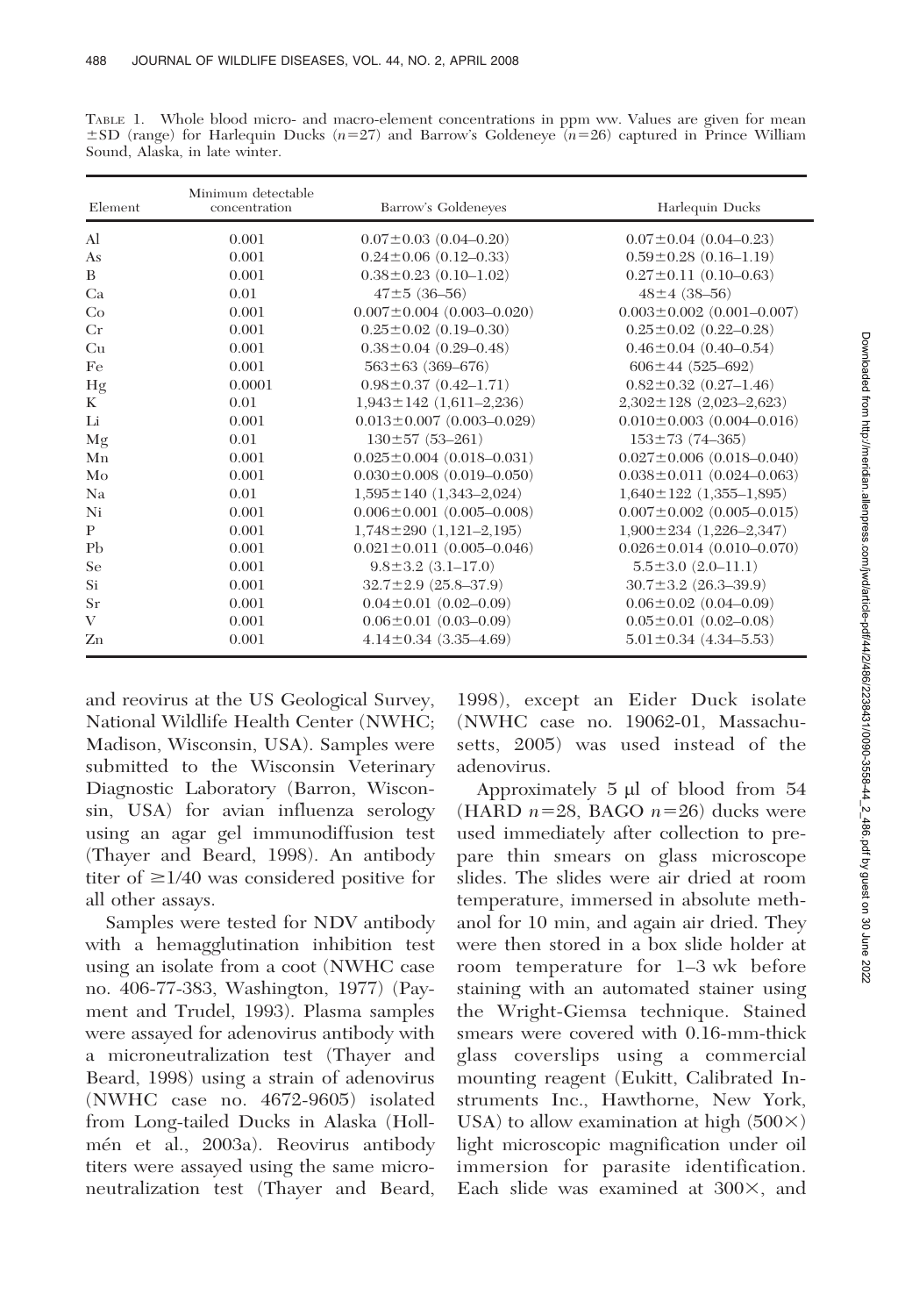then at  $500\times$  for at least 20 min. Parasites were identified based on morphology and size (Valkiūnas, 2004).

The mean $\pm$ 1SD body weights (g) for BAGO males  $(n=20)$  and females  $(n=6)$ were  $1,102\pm66$  and  $731\pm87$ , respectively. The body weights for HARD males  $(n=20)$  and females  $(n=8)$  were  $628\pm27$ and  $582\pm32$ , respectively. All elements except Ag, Be, and Ti were detected in the blood of one or more ducks at concentrations above minimum measurable limits (Table 1). Antibodies to avian influenza virus at titers  $\geq$  1/40 were identified in the plasma of 13 (28%) of the duck 46 samples examined  $(HARD=10$  of 24  $[42\%]$ ; BAGO=3 of 22  $[14\%]$ ). No antibodies against adenovirus, reovirus, or paramyxovirus 1 were detected in any of the submitted samples. Several hemoparasite species were identified in the erythrocytes in 7% (4/54) of examined blood smears. The macrogametocytes of Leucocytozoon simondi were identified in five erythrocytes in a blood smear from one HARD (4%). The macrogametocytes of Haemoproteus nettionis and H. greineri were identified in blood smears from two (8%) and one (4%) BAGO, respectively.

All of the ducks were healthy based on attitude, physical examination, body weight, and survival following inhalation anesthesia and liver biopsy. This is not surprising, since an ill bird is unlikely to survive the physiologic and energetic stressors of winter in PWS (Esler et al., 2000). Several findings in this survey, however, warrant further discussion including high blood selenium concentrations, a high prevalence of antibodies against avian influenza, and the presence of hemoparasites.

The whole blood selenium concentrations in these HARD (mean $\pm$ SD 5.5  $\pm 3.0$ , range 2.0–11.1 ppm wet weight) and BAGO  $(9.8 \pm 3.2, 3.1 - 17.0)$  were similar to those measured in birds (Heinz, 1996) and other vertebrates (Puls, 1994) with clinical selenosis. High blood selenium concentrations also have been de-

scribed in otherwise healthy Alaskan waterfowl including Emperor Geese (Chen canagica), Long-tailed Ducks, Spectacled Eider, King Eider (Somateria spectabilis), and Common Eider (Franson et al., 1999, 2002; Stout et al., 2002; Wayland et al., 2003; Franson et al., 2004; Wilson et al., 2004). Similarly, high tissue concentrations have been described in ducks from Canada (Henny et al., 1995; Wayland et al., 2001, 2003; Braune and Malone, 2006) and Russia (Stout et al., 2002). Samples have usually been collected from nesting birds when they are most easily caught. Blood concentrations declined through the breeding period in Emperor Geese (Franson et al., 1999) and Spectacled Eiders (Wilson et al., 2004), suggesting exposure occurs on marine wintering grounds.

Although well described in waterfowl (Ohlendorf, 2002), selenosis has not been reported in either HARD (Robertson and Goudie, 1999) or BAGO (Eadie et al., 2000). The most frequently reported effects are teratogenesis, embryonic death, and poor neonatal growth. These detrimental reproductive effects are associated with high egg tissue selenium concentrations, where  $\geq 10 \mu g/g$  is considered the detrimental threshold (Skorupa, 1998). Interestingly, there has been no association of these findings with elevated blood or tissue concentrations in Arctic waterfowl. Chronic selenosis is characterized by low body weight and pectoral muscle wasting (Albers et al., 1996). This was not observed in these HARD and BAGO; body weights were within published reference ranges for these species (Robertson and Goudie, 1999; Eadie et al., 2000). More subtle signs not evaluated in this study include immunosuppression (Wayland et al., 2003) and hepatic injury (Franson et al., 2002).

The form of selenium in the HARD and BAGO blood was not determined. Ingestion of selenomethionine is the main exposure route in birds and other animals (Fordyce, 2005). Although concentrations in marine water are insufficient to induce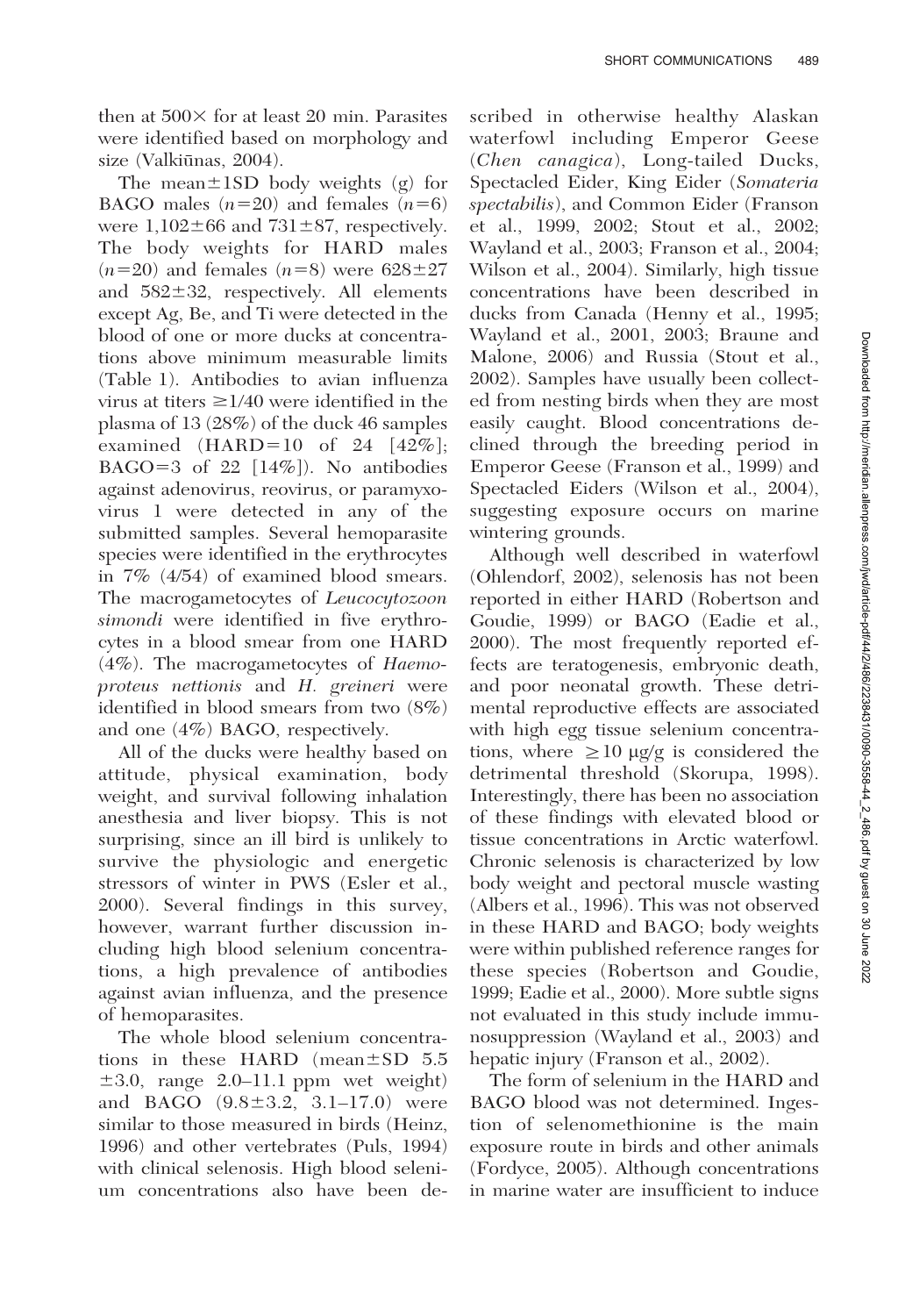toxicosis, it is accumulated and magnified by marine organisms (Fordyce, 2005). Mollusks (especially blue mussels, Mytilus edulis, and periwinkles, Littorina sp.) make up a major proportion of the diet of BAGO during winter (Eadie et al., 2000). The main diet of HARD in winter is intertidal and subtidal invertebrates, predominantly crustaceans (Robertson and Goudie, 1999). Bivalves are very effective bioaccumulators because they assimilate most of the selenium they ingest and only slowly release them (Rainbow, 1996).

The source of selenium exposure in these ducks may be from natural sources, such as volcanism (Fordyce, 2005). Because the BAGO and HARD appeared healthy despite high blood selenium concentrations, it is likely that these species and other Arctic waterfowl have developed mechanisms to cope with dietary exposure to selenium. This hypothesis is supported by a Dutch study of Oystercatchers (Haematopus ostralegus) that demonstrated no affect on reproduction despite high blood selenium concentrations in adult birds (Goede, 1993). Recent studies show aquatic vertebrates may detoxify either mercury or selenium by forming biologically inert complexes such as mercuric selenide (HgSe) (Ikemoto et al., 2004). It is possible the BAGO and HARD use this mechanism to prevent selenosis and the deposition of selenium into egg tissue. Understanding of selenium detoxification mechanisms would benefit from studies with concurrent analyses of tissue (e.g., liver) and whole blood concentrations, as well as the evaluation of egg tissue selenium content.

Identification and monitoring of avian influenza strains in these and other ducks in Alaska are indicated because of the potential for contact with ducks from the western Pacific (Winker et al., 2007). Avian influenza is important because some strains (e.g., highly pathogenic H5N1) cross species boundaries and infect other animals, including waterfowl, commercial

poultry flocks, and humans (Olsen et al., 2006). Also, influenza could affect populations of HARD and BAGO through mortality of individuals, which could be exacerbated in the presence of other stressors. The high prevalence of antibodies to avian influenza in this study is not surprising, as wild ducks are known to be a primary reservoir (Olsen et al., 2006). The avian influenza strain(s) carried by ducks in this study were not identified because of insufficient plasma for comparative serologic testing (Wobeser, 1997).

A recent avian influenza survey of Alaskan waterfowl based on PCR or viral culture of fecal samples showed a very low prevalence of birds shedding virus (Winker et al., 2007) and concluded that transmission of avian influenza was limited in Alaskan environments. The results of the present study, however, show high exposure in HARD and BAGO. This difference reflects the persistence of antibodies indicating past exposure, while fecal viral shedding during active infection is likely to occur for a short period of time (Olsen et al., 2006). Further, Winker et al. (2007) sampled birds from only western Alaska and not PWS.

The diversity of serologic testing in these ducks was limited by available plasma volumes. Selection of pathogen antibodies to assay was based on published reports of viral diseases in arctic marine ducks (Wobeser, 1997; Hollmén et al., 2002, 2003a, b). The absence of detectable antibodies against paramyxovirus 1, reovirus, and adenovirus is most likely due to absence of exposure.

The low prevalence of hemoparasites in the blood of the sampled ducks is similar to those described in late winter for other avian species (Valkiūnas, 2004). Many hemoparasites are sequestered in tissue during winter. This is due, in part, to the absence of immuno-incompetent birds (i.e., ducklings) and intermediate hosts that might transmit new infections (Valkiūnas, 2004). Although there is much argument as to whether *Hemoproteus*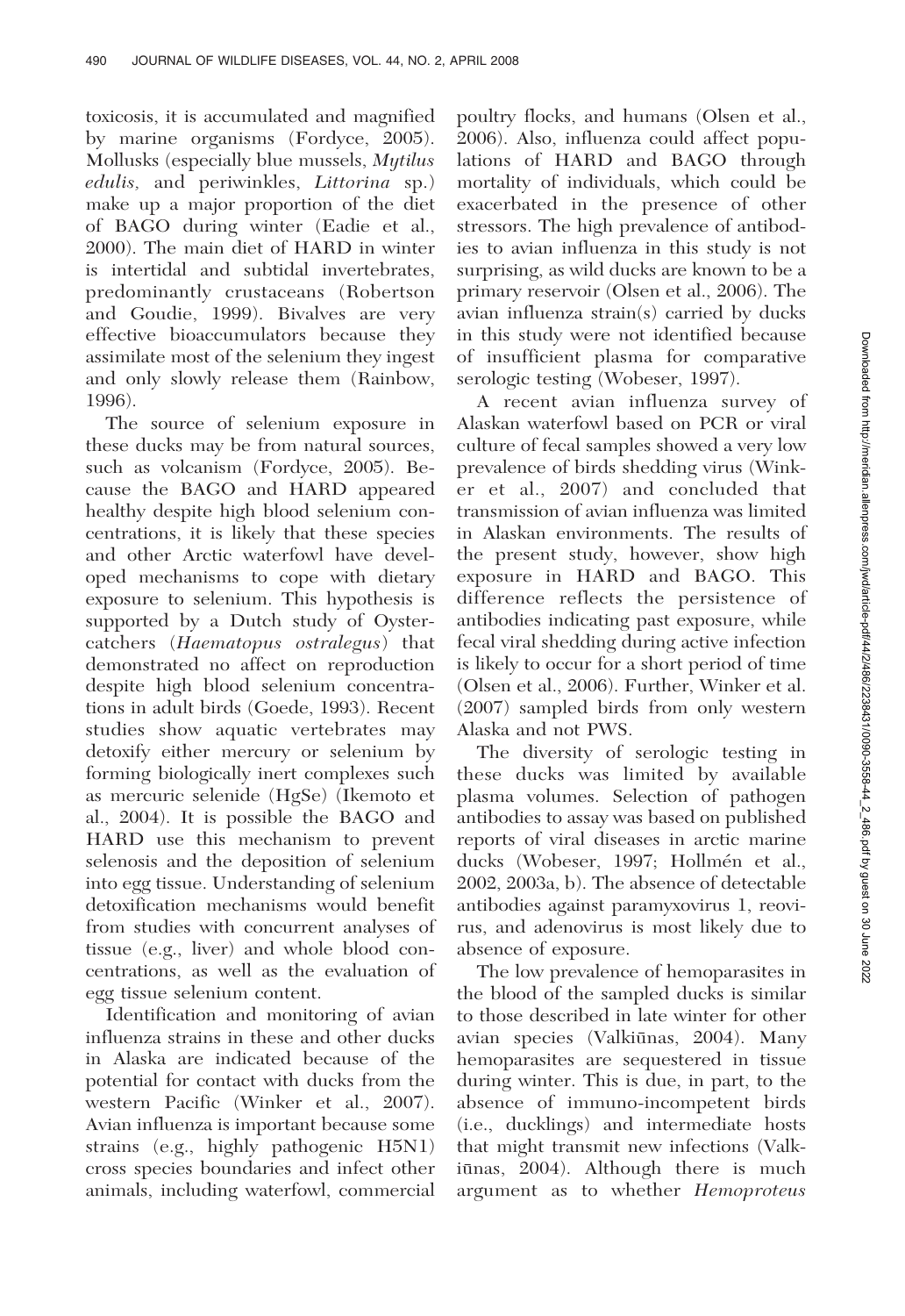species are pathogenic, *Leucocytozoon* simondi is a well-described cause of morbidity and mortality in geese and ducks (Valkiūnas, 2004). It is interesting to note H. greineri has been found in anatids across the expanse of the Nearctic (Valkiūnas, 2004). The most recent anatid blood parasite survey, however, did not find it in the prairie provinces of Canada (Bennett et al., 1982). Assessment of the health effects of hemoparasites is preferably performed during nesting, when birds are exposed to the intermediate hosts and circulating macrogametocyte levels are highest.

In conclusion, our sample of the population of sea ducks from PWS appeared healthy at the time of capture. This finding, however, is not unexpected because ill birds would not be expected to survive late winter in PWS. A complete health evaluation of these duck populations, therefore, would require sampling throughout the year. Further investigation is recommended to evaluate what effect, if any, elevated selenium concentrations have on marine bird populations in Arctic and subarctic areas, and to better understand mechanisms for selenium tolerance in marine birds. In addition, research is indicated to determine and monitor the strains of avian influenza in these duck populations.

Field work for this project was funded by the Exxon Valdez Oil Spill Trustee Council. The findings and conclusions presented by the authors, however, are their own and do not necessarily reflect the views or position of the Trustee Council. Use of trade names is for descriptive purposes only and does not imply endorsement of the US Government. We thank Anna Birmingham, Nick Slosser, Ken Wright, and Dean Rand for their assistance in the field. The technical assistance by Tina Egstad on serologic analysis is gratefully acknowledged. We also thank Marilyn Spalding and Donald Forrester for reviewing this manuscript.

## LITERATURE CITED

- ALBERS, P. H., D. E. GREEN, AND C. J. SANDERSON. 1996. Diagnostic criteria for selenium toxicosis in aquatic birds: Dietary exposure, tissue concentrations, and macroscopic effects. Journal of Wildlife Diseases 32: 468–485.
- BENNETT, G. F., D. J. NIEMAN, B. TURNER, E. KUYT, M. WHITEWAY, AND E. C. GREINER. 1982. Blood parasites of prairie anatids and their implication in waterfowl management in Alberta and Saskatchewan. Journal of Wildlife Diseases 18: 287–286.
- BRAUNE, B. M., AND B. J. MALONE. 2006. Mercury and selenium in livers of waterfowl harvested in northern Canada. Archives of Environmental Contamination and Toxicology 50: 284–289.
- EADIE, J. M., J.-P. L. SAVARD, AND M. L. MALLORY. 2000. Barrow's Goldeneye (Bucephala islandica). In The birds of North America, No. 548, A. Poole and F. Gill (eds.). Cornell Lab of Ornithology, Ithaca, New York. The Birds of North America. Online: http://bna.cornell.edu/ bna/species/548 doi: bna.548.
- ESLER, D., J. A. SCHMUTZ, R. L. JARVIS, AND D. M. MULCAHY. 2000. Winter survival of adult female harlequin ducks in relation to history of contamination by the Exxon Valdez oil spill. Journal of Wildlife Management 64: 839–847.
- ———, T. D. BOWMAN, K. A. TRUST, B. E. BALLACHEY, T. A. DEAN, S. C. JEWETT, AND C. E. O'CLAIR. 2002. Harlequin duck population recovery following the ''Exxon Valdez'' oil spill: Progress, process and constraints. Marine Ecology Progress Series 241: 271–286.
- FORDYCE, F. 2005. Selenium deficiency and toxicity in the environment. 2005. In Essentials of medical geology: Impacts of the natural environment on public health, O. Selinus, B. Alloway, J. A. Centeno, R. B. Finkleman, R. Fuge, U. Lindh and P. Smedley (eds.). Elsevier Academic Press, Burlington, Massachusetts, pp. 373–415.
- FRANSON, J. C., J. A. SCHMUTZ, L. H. CREEKMORE, AND A. C. FOWLER. 1999. Concentrations of selenium, mercury, and lead in blood of emperor geese in western Alaska. Environmental Toxicology and Chemistry 18: 965–969.
- ———, D. J. HOFFMAN, AND J. A. SCHMUTZ. 2002. Blood selenium concentrations and enzyme activities related to glutathione metabolism in wild emperor geese. Environmental Toxicology and Chemistry 21: 2179–2184.
- -, T. E. HOLLMÉN, P. L. FLINT, J. B. GRAND, AND R. B. LANCTOT. 2004. Contaminants in molting long-tailed ducks and nesting common eiders in the Beaufort Sea. Marine Pollution Bulletin 48: 504–513.
- GOEDE, A. A. 1993. Selenium in eggs and parental blood of a Dutch marine wader. Archives of Environmental Contamination and Toxicology 25: 79–84.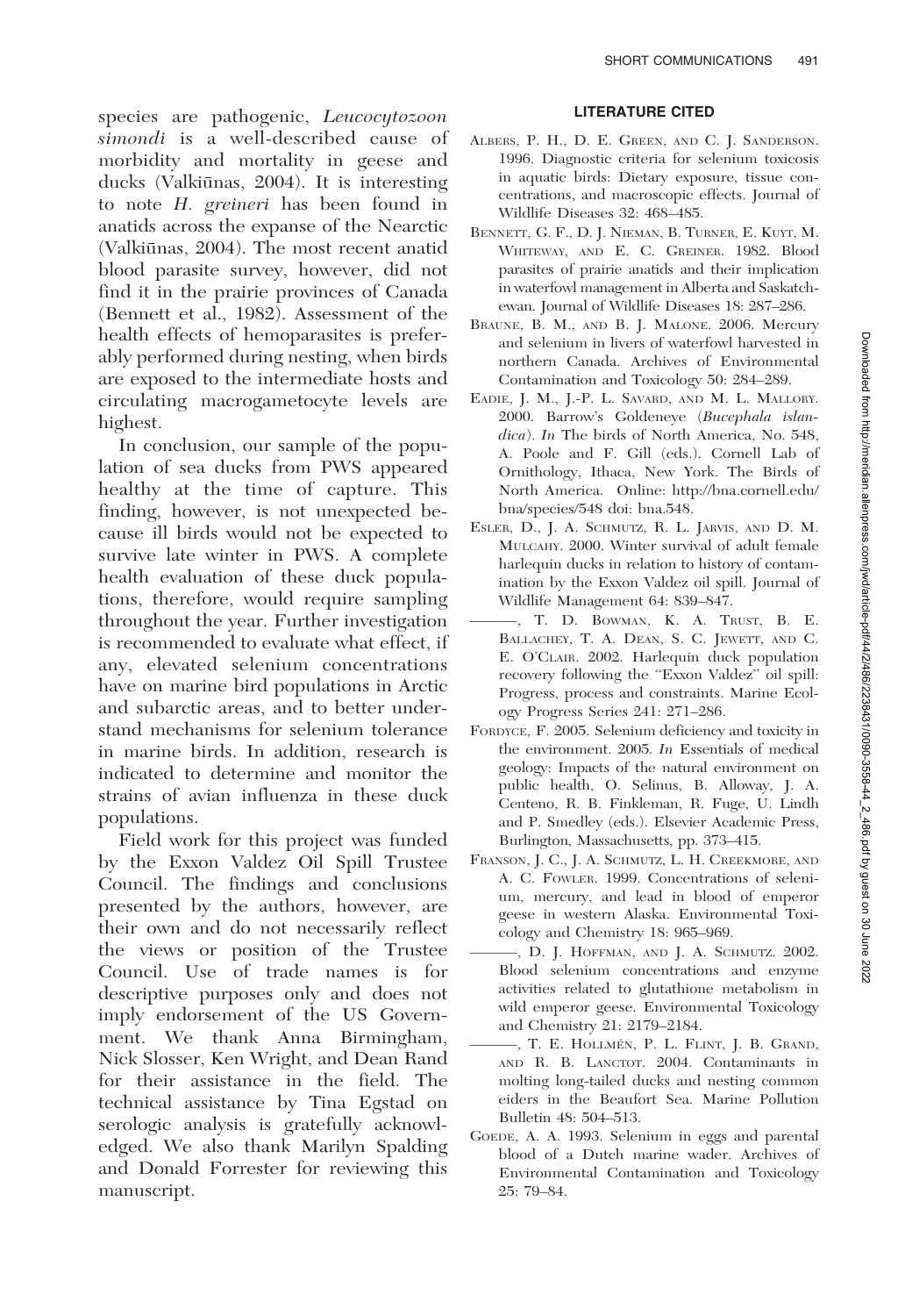- GOUDIE, R. I., S. BRAULT, B. CONANT, A. V. KONDRATYEV, M. R. PETERSEN, AND K. VERMEER. 1994. The status of sea ducks in the North Pacific rim: Toward their conservation and management. Transactions of the North American Wildlife National Research Conference 59: 27–49.
- GRAND, J. B., P. L. FLINT, M. R. PETERSEN, AND C. L. MORAN. 1998. Effect of lead poisoning on spectacled eider survival rates. Journal of Wildlife Management 62: 1103–1109.
- HEINZ, G. H. 1996. Selenium in birds. In Environmental contaminants in wildlife: Interpreting tissue concentrations, W. N. Beyer, G. H. Heinz and A. W. Redmon-Norwood (eds.). CRC Press, Boca Raton, Florida, pp. 447–458.
- HENNY, C. J., D. D. RUDIS, T. J. ROFFE, AND E. ROBINSON-WILSON. 1995. Contaminants and sea ducks in Alaska and the circumpolar region. Environmental Health Perspectives 103(Supp. 4): 41–49.
- HOLLMÉN, T. E., J. C. FRANSON, M. KILPI, D. E. DOCHERTY, W. R. HANSEN, AND M. HARIO. 2002. Isolation and characterization of a reovirus from common eiders (Somateria mollissima) from Finland. Avian Diseases 46: 478–484.
	- ———, ———, P. L. FLINT, J. B. GRAND, R. B. LANCTOT, D. E. DOCHERTY, AND H. M. WILSON. 2003a. An adenovirus linked to mortality and disease in long-tailed ducks (Clangula hyemalis) in Alaska. Avian Diseases 47: 1434–1440.
- -, M. KILPI, D. E. DOCHERTY, AND V. MYLLYS. 2003b. An adenovirus associated with intestinal impaction and mortality of male common eiders (Somateria mollissima) in the Baltic Sea. Journal of Wildlife Diseases 39: 114– 120.
- IKEMOTO, T., T. KUNITO, H. TANAKA, N. BABA, N. MIYAZAKI, AND S. TANABE. 2004. Detoxification mechanism of heavy metals in marine mammals and seabirds: Interaction of selenium with mercury, silver, copper, zinc, and cadmium in liver. Archives of Environmental Contamination and Toxicology 47: 402–413.
- KAISER, G. W., A. E. DEROCHER, S. CRAWFORD, M. J. GILL, AND I. A. MANLEY. 1995. A capture technique for marbled murrelets in coastal inlets. Journal of Field Ornithology 66: 321–333.
- KEARJ. (ed.). 2005. Bird families of the world: Ducks, geese and swans. Oxford University Press, Oxford, United Kingdom, 832 pp.
- OHLENDORF, A. M. 2002. Ecotoxicology of selenium. In Handbook of ecotoxicology, 2nd Edition, D. J. Hoffman, B. A. Rattner, G. A. Burton Jr. and J. Cairns Jr. (eds.). CRC Press, Boca Raton, Florida, pp. 465–500.
- OLSEN, B., V. J. MUNSTER, A. WALLENSTEN, J. WALDENSTRÖM, A. D. M. E. OSTERHAUS, AND R. A. M. FOUCHIER. 2006. Global patterns of

influenza A virus in wild birds. Science 312: 384–388.

- PAYMENT, P., AND M. TRUDEL. 1993. Methods and techniques in virology. Marcel Dekker, New York, New York, 309 pp.
- PETERSON, C. H., S. D. RICE, J. W. SHORT, D. ESLER, J. L. BODKIN, B. E. BALLACHEY, AND D. B. IRONS. 2003. Long-term ecosystem response to the Exxon Valdez oil spill. Science 302: 2082– 2086.
- PULS, R. 1994. Mineral levels in animal health. 2nd Edition. Sherpa International, Clearbrook, British Columbia, Canada, 353 pp.
- RAINBOW, P. S. 1996. Heavy metals in aquatic invertebrates In Environmental contaminants in wildlife: Interpreting tissue concentrations, W. N. Beyer, G. H. Heinz and A. W. Redmon-Norwood (eds.). CRC Press, Boca Raton, Florida, pp. 405–425.
- ROBERTSON, G. J., AND R. I. GOUDIE. 1999. Harlequin duck (Histrionicus histrionicus). In The birds of North America, No. 466, A. Poole and F. Gill (eds.). Cornell Lab of Ornithology, Ithaca, New York. The Birds of North America. Online: http:// bna.birds.cornell.edu/bna/species/466 doi: bna. 466.
- SKORUPA, J. P. 1998. Selenium poisoning of fish and wildlife in nature: Lessons from twelve realworld examples. In Environmental chemistry of selenium, W. T. Frankenberger Jr. and R. A. Engberg (eds.). Marcel Dekker, New York, pp. 315–354.
- STOUT, J. H., K. A. TRUST, J. F. COCHRANE, R. S. SUYDAM, AND L. T. QUAKENBUSH. 2002. Environmental contaminants in four eider species from Alaska and arctic Russia. Environmental Pollution 119: 215–226.
- THAYER, S. G., AND C. W. BEARD. 1998. Serologic procedures. In A laboratory manual for the isolation and identification of avian pathogens, 4th Edition, D. E. Swayne, J. R. Glisson, M. W. Jackwood, J. E. Pearson and W. M. Reed (eds.). American Association of Avian Pathologists, Kennett Square, Pennsylvania, pp. 255– 266.
- TRUST, K. A., D. ESLER, B. R. WOODIN, AND J. J. STEGEMAN. 2000. Cytochrome P450 1A induction in sea ducks inhabiting nearshore areas of Prince William Sound, Alaska. Marine Pollution Bulletin 40: 397–403.
- VALKIŪNAS, G. 2004. Avian malaria parasites and other hemosporidia. CRC Press, Boca Raton, Florida, 932 pp.
- WAYLAND, M., A. J. GARCIA-FERNANDEZ, E. NEUGE-BAUER, AND H. G. GILCHRIST. 2001. Concentrations of cadmium, mercury and selenium in blood, liver, and kidney of common eider ducks from the Canadian arctic. Environmental Monitoring and Assessment 71: 255–267.

———, J. E. G. SMITS, H. G. GILCHRIST, T.